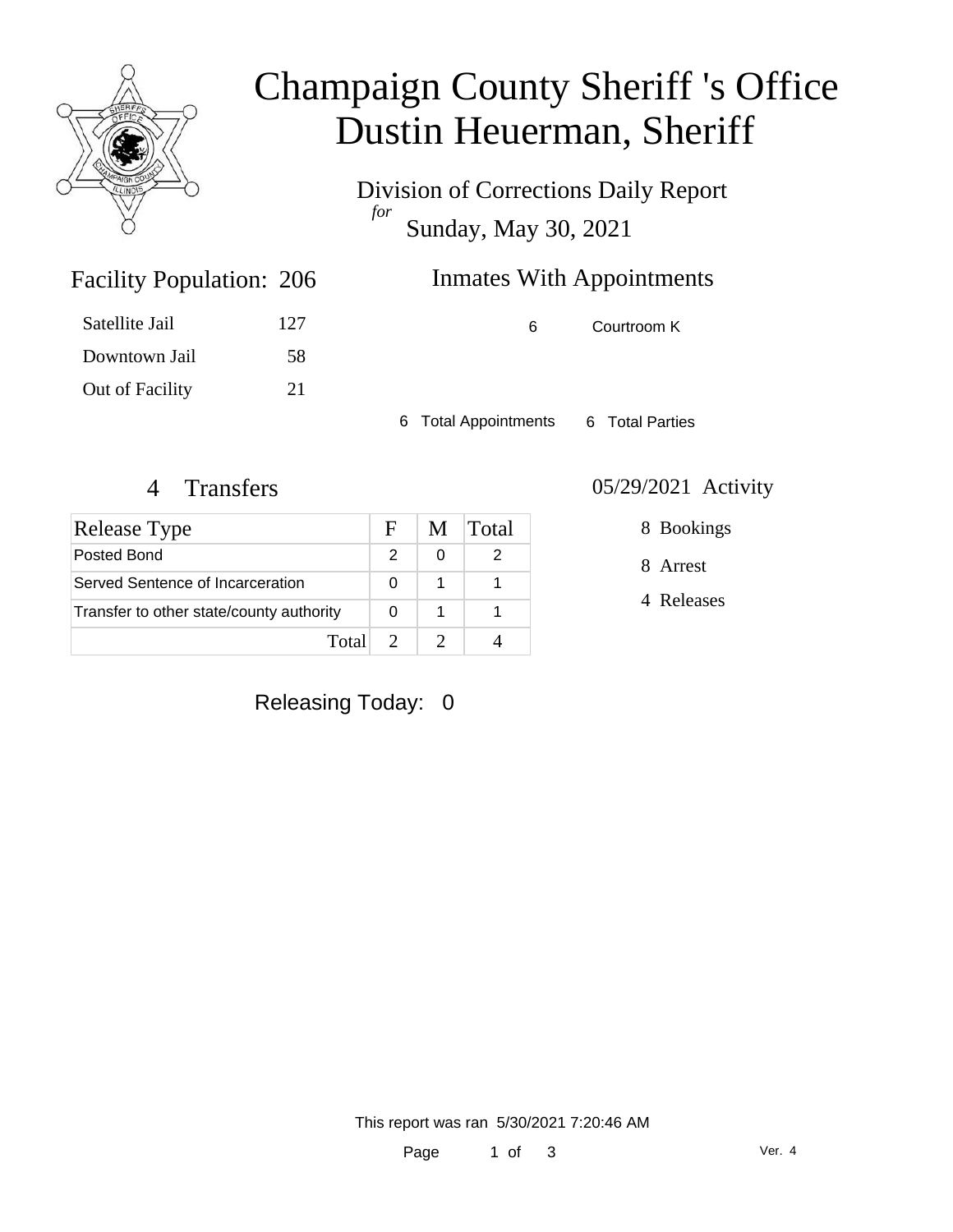

# Champaign County Sheriff 's Office Dustin Heuerman, Sheriff

Division of Corrections Daily Report *for* Sunday, May 30, 2021

Electronic Home Dentention 19

Felony Arraignment 6

- Felony Pre-Sentence 6
	- Felony Pre-Trial 122
- Felony Sentenced CCSO 1
- Felony Sentenced IDOC 29
- Felony Sentenced Other 2
- Misdemeanor Arraignment 2
	- Misdemeanor Other 1
	- Misdemeanor Pre-Trial 8
		- Petition to Revoke 3
		- Remanded to DHS 5
	- Traffic Sentenced CCSO 2
		- Total 206

This report was ran 5/30/2021 7:20:46 AM